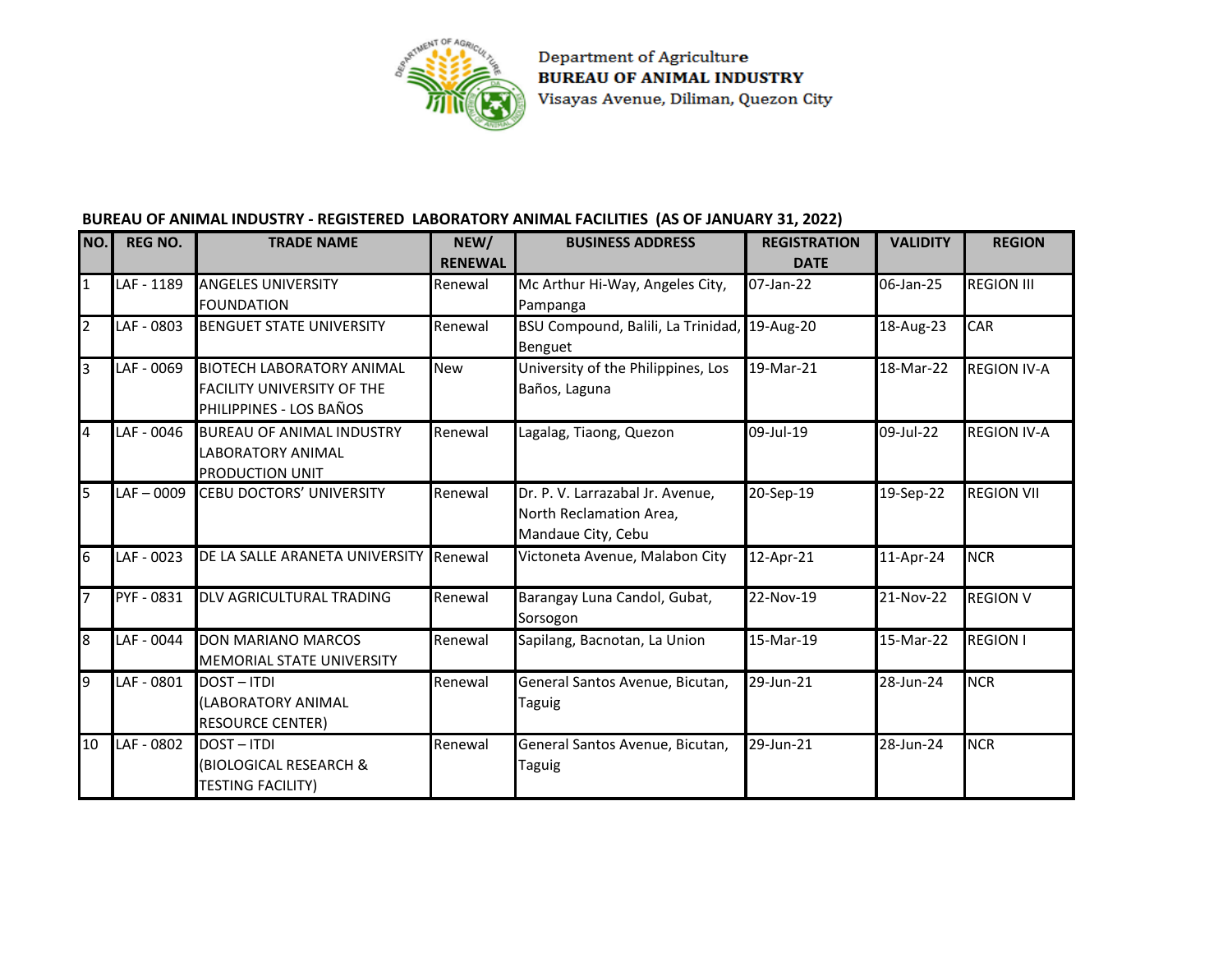

**Department of Agriculture<br>BUREAU OF ANIMAL INDUSTRY** Visayas Avenue, Diliman, Quezon City

| 11 | LAF - 0056 | <b>ESTELEYDES ANIMAL LABORATORY Renewal</b><br><b>AND RESEARCH FACILITY</b>                                                          |            | Maine Street corner Washington,<br>Manuelaville, Dasmariñas City,<br>Cavite | 07-Oct-19 | 06-Oct-22 | <b>REGION IV-A</b> |
|----|------------|--------------------------------------------------------------------------------------------------------------------------------------|------------|-----------------------------------------------------------------------------|-----------|-----------|--------------------|
| 12 | LAF - 0070 | F.E.U. - DR. NICANOR REYES<br>MEDICAL FOUNDATION, INC.                                                                               | <b>New</b> | Regalado Avenue corner Dahlia<br>Avenue, Fairview, Quezon City              | 30-Jun-21 | 29-Jun-22 | <b>NCR</b>         |
| 13 | LAF - 0057 | MANILA CENTRAL UNIVERSITY<br><b>COLLEGE OF PHARMACY</b>                                                                              | Renewal    | EDSA, Caloocan City                                                         | 30-Oct-20 | 29-Oct-23 | <b>NCR</b>         |
| 14 | LAF - 0070 | <b>MARINE BIOTOXIN LABORATORY</b><br>AND MICE BREEDING FACILITY<br>(Bureau of Fisheries and Aquatic<br>Resources - RFO 1)            | <b>New</b> | RMATDEC - Lucap, Alaminos City,<br>Pangasinan                               | 15-Oct-21 | 14-Oct-22 | <b>REGION I</b>    |
| 15 | LAF - 0071 | <b>MARINE BIOTOXIN LABORATORY</b><br>AND MICE BREEDING FACILITY<br>(Bureau of Fisheries and Aquatic<br>Resources - RFO 1) (Breeding) | <b>New</b> | RMATDEC - Lucap, Alaminos City,<br>Pangasinan                               | 15-Oct-21 | 14-Oct-22 | <b>REGION I</b>    |
| 16 | LAF - 0045 | Pampanga State Agricultural<br>University                                                                                            | Renewal    | PSAU, San Agustin, Magalang,<br>Pampanga                                    | 19-May-21 | 18-May-24 | <b>REGION III</b>  |
| 17 | LAF - 728  | PHILIPPINE CENTER FOR<br><b>ADVANCED SURGERY</b>                                                                                     | Renewal    | Greenhills, San Juan, City                                                  | 25-Mar-19 | 25-Mar-22 | <b>NCR</b>         |
| 18 | LAF - 0027 | PHILIPPINE INSTITUTE OF<br><b>TRADITIONAL AND ALTERNATIVE</b>                                                                        | Renewal    | DOH Compound, Bajada, Davao<br>City                                         | 07-Jul-23 | 07-Jul-23 | <b>REGION XI</b>   |
| 19 | LAF - 0024 | <b>RESEARCH INSTITUTE FOR</b><br><b>TROPICAL MEDICINE</b><br>(VETERINARY RESEARCH<br>DEPARTMENT, LABORATORY                          | <b>New</b> | 9002 Research Drive, FCC,<br>Alabang, Muntinlupa                            | 04-Sep-20 | 03-Sep-23 | <b>NCR</b>         |
| 20 | LAF - 0052 | <b>ST. LUKE'S MEDICAL CENTER</b>                                                                                                     | Renewal    | 279 E. Rodriguez Sr. Avenue,<br>Quezon City                                 | 12-Jan-22 | 11-Jan-25 | <b>NCR</b>         |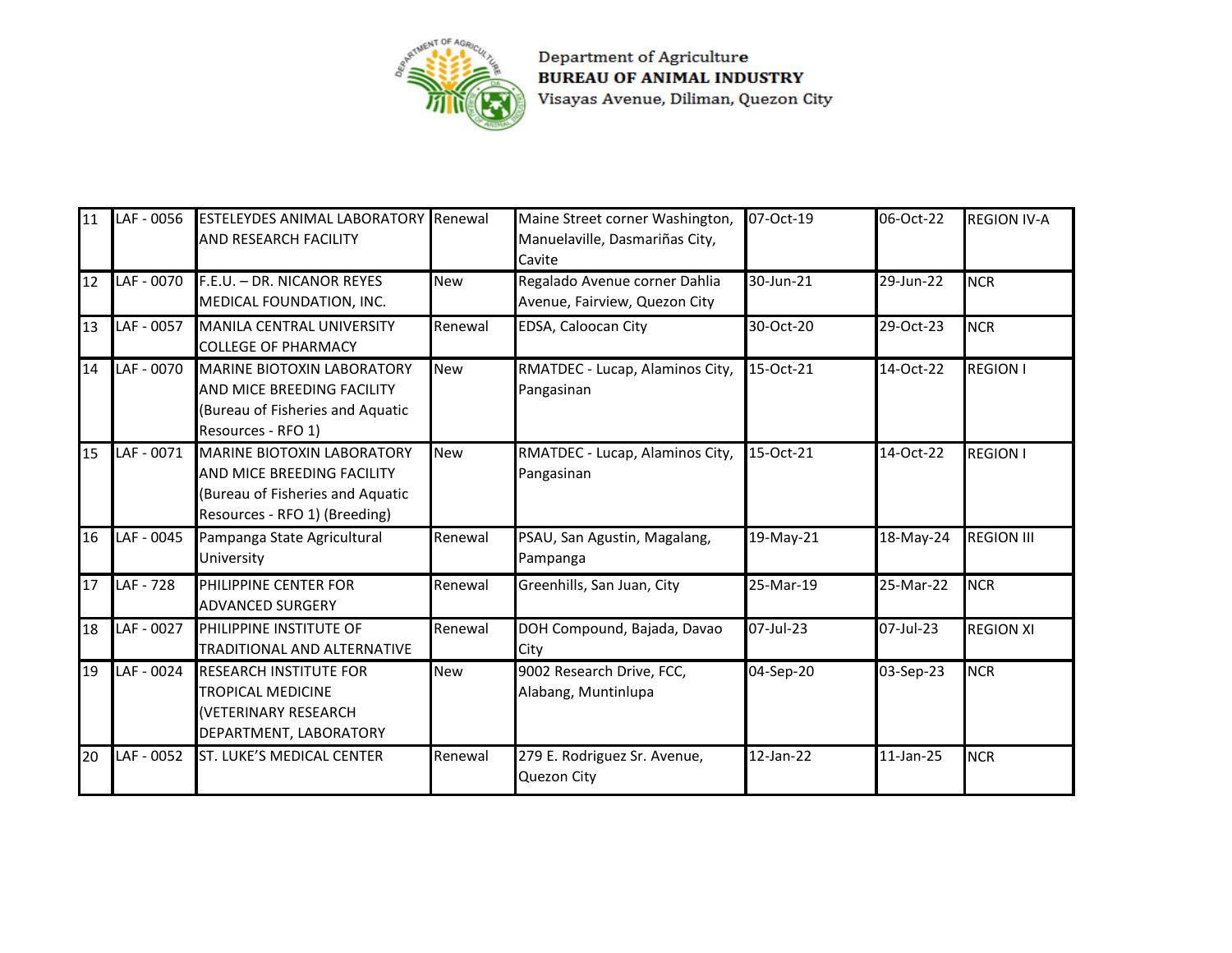

**Department of Agriculture<br>BUREAU OF ANIMAL INDUSTRY** Visayas Avenue, Diliman, Quezon City

| 21 | LAF - 0014 | THE MEDICAL CITY - CENTER FOR<br>ADVANCED SKILLS, SIMULATION<br><b>AND TRAINING INNOVATION</b><br>(CASSTI)                | Renewal | The Medical City, Ortigas Avenue, 15-Aug-19<br>Pasig City                                                    |           | 14-Aug-22 | <b>NCR</b>         |
|----|------------|---------------------------------------------------------------------------------------------------------------------------|---------|--------------------------------------------------------------------------------------------------------------|-----------|-----------|--------------------|
| 22 | LAF - 0028 | UNILAB, INC.                                                                                                              | Renewal | No. 66 United Street,<br>Mandaluyong City                                                                    | 10-Jun-20 | 09-Jun-23 | <b>NCR</b>         |
| 23 | LAF - 0068 | UNIVERSITY OF THE PHILIPPINES<br>COLLEGE OF MEDICINE -<br>MULTIDISCIPLINARY LABORATORY                                    | Renewal | Pedro Gil Street, Ermita, Manila                                                                             | 27-Jan-22 | 26-Jan-25 | <b>NCR</b>         |
| 24 | LAF - 0053 | UNIVERSITY OF THE PHILIPPINES<br>(INSTITUTE OF BIOLOGY)                                                                   | Renewal | UP Biology-EDC Binhi Arboretum,<br>Quirino Avenue, UP Diliman,<br>Quezon City                                | 03-Dec-19 | 02-Dec-22 | <b>NCR</b>         |
| 25 | LAF - 0054 | UNIVERSITY OF THE PHILIPPINES<br>(MARINE SCIENCE INSTITUTE)                                                               | Renewal | Marine Science Institute, Roces<br>Street, UP Diliman, Quezon City                                           | 03-Dec-19 | 02-Dec-22 | <b>NCR</b>         |
| 26 | LAF - 0636 | UNIVERSITY OF THE PHILIPPINES<br>(NATIONAL INSTITUTE OF HEALTH)                                                           | Renewal | Pedro Gil Street, Ermita, Manila                                                                             | 01-Sep-20 | 31-Aug-23 | <b>NCR</b>         |
| 27 | LAF - 0026 | UNIVERSITY OF THE PHILIPPINES<br><b>VETERINARY TEACHING HOSPITAL</b><br>LOS BAÑOS STATION - FARM<br><b>ANIMAL SECTION</b> | Renewal | UP Los Baños, Laguna                                                                                         | 04-Apr-19 | 04-Apr-22 | <b>REGION IV-A</b> |
| 28 | LAF - 0062 | VET CENTRAL LAB PHILIPPINES.<br>INC.                                                                                      | Renewal | Unit B & C G/F, One Roxas Square<br>#1 F. Roxas corner<br>F. Blumentritt, Barangay Tibagan,<br>San Juan City | 04-Jan-21 | 03-Jan-24 | <b>NCR</b>         |